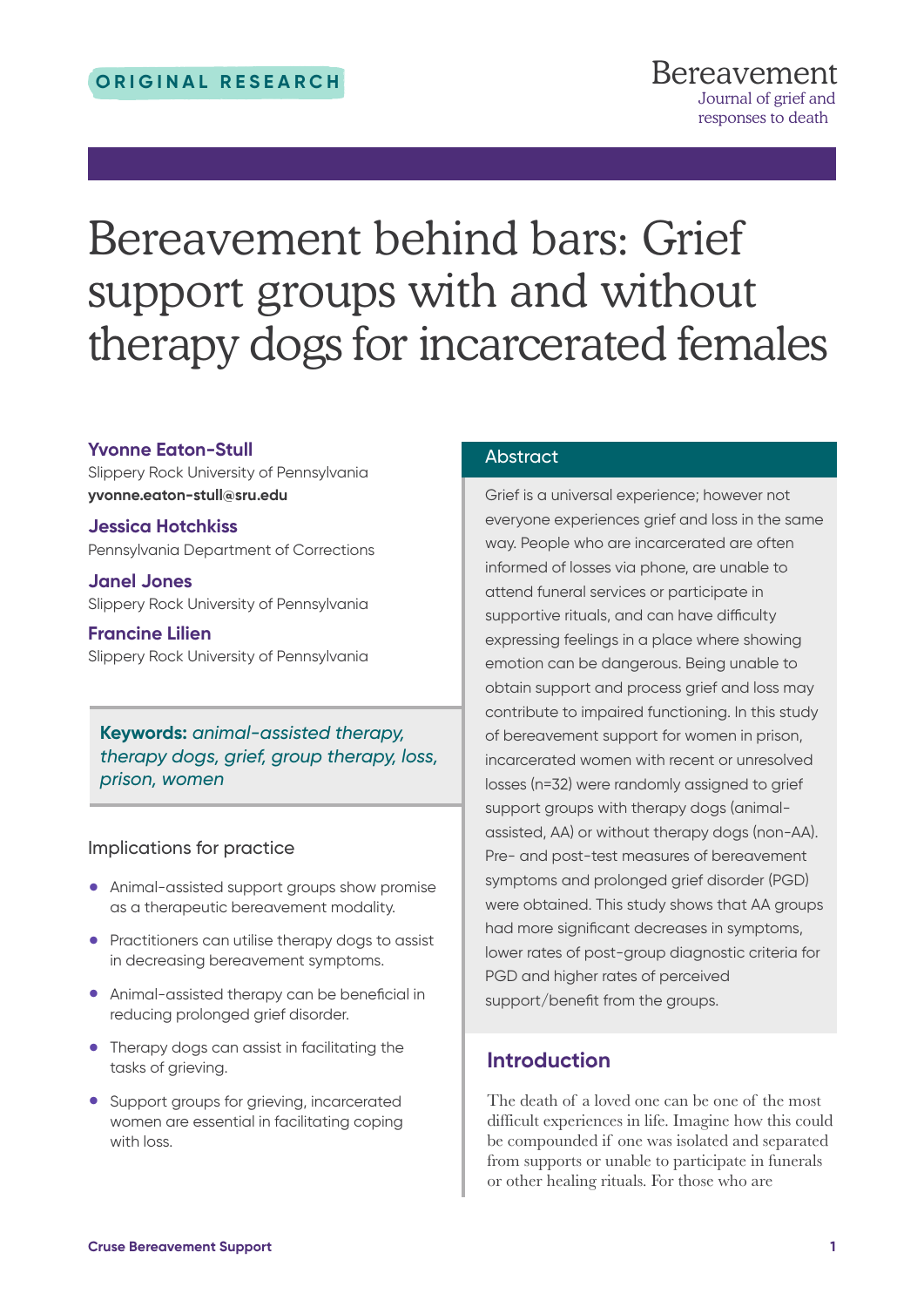incarcerated, this is exactly the case. Moreover, those who are incarcerated typically experience the loss of loved ones at high rates with 91% of institutionalised youth experiencing high rates of multiple and traumatic losses (Vaswani, 2014) and nearly 50% of women in prison experiencing the death of a close family member (Harner *et al*, 2011). Elsewhere, in a larger study of 667 incarcerated older adults, 60% experienced an unexpected death while in prison and 70% experienced an anticipated death (Maschi *et al*, 2015).

The experience of grief resulting from these deaths while incarcerated is compounded by separation from support networks (Taylor, 2012). For those experiencing a death of a loved one while incarcerated, they do not have family support, are often unable to attend funerals or other rituals, fear expressing their emotions, and lack the comfort of touch (Harner *et al*, 2011). Aday and Wahidin (2016) describe the grieving process as being suspended while a person is in prison. Those who are imprisoned experience disenfranchised grief due to being unable to effectively acknowledge, express and mourn their loss (Masterton, 2014). In fact, Wilson (2013) indicates that incarcerated women are one of the most disenfranchised members of our society. This high rate of disenfranchised grief within the prison population has been linked with prolonged grief disorder (PGD), the psychiatric diagnosis that stemmed from complicated or traumatic grief (Leach *et al*, 2008). Boelen and Prigerson (2007) define PGD as persistently elevated symptoms of grief with problems adjusting to the loss and suggest that this disorder is often related to decreased quality of life and other mental health issues. In a study with 33 young offenders, Vaswani (2014) found that mental health difficulties increased when coupled with bereavement and indicated that opportunities to talk in prison environments can be beneficial in facilitating the grieving process. Assisting individuals in emotionally processing their loss is critical in decreasing PGD severity as well (Bryant *et al*, 2014). This is particularly important for those who are in prison and detached from support networks and rituals. For those who are incarcerated, treatment staff, including social workers and psychology staff, often fulfill this role.

Grief support in prison includes providing a safe place for one to express feelings and receive validation from others (Taylor, 2012). Group intervention can also assist during the grieving

process. Stevenson and McCutchen (2006) show that groups help to increase feelings of self-worth, sense of control, and hope for the future while decreasing anger, guilt and violence. In a grief intervention for incarcerated youth, traumafocused groups resulted in a significant decrease in depression and anger (Olafson *et al*, 2018). In a recent randomised trial with prisoners that utilised interpersonal psychotherapy groups (IPT) participants, provided with an opportunity to express their feelings and address their needs, experienced decreased symptoms of depression, PTSD and hopelessness (Johnson *et al*, 2019). Bove and Tryon (2019) studied experiences of incarcerated women sharing their stories, including those of grief and loss, to others. This process of sharing identified relevant themes of making a contribution, connecting with others, identifying and expressing emotions, identifying growth and moving on (Bove & Tryon, 2019).

The use of therapy dogs by practitioners is gaining popularity and an evidence base. In fact, two recent systematic reviews of animal-assisted therapy found beneficial effects for mental health (Borgi *et al*, 2020; Jones *et al*, 2019). However, there are few studies investigating the use of animalassisted therapy within the prisons and even fewer for incarcerated females experiencing loss. In a male prison, Fournier *et al* (2007) found interventions with therapy dogs had significant reductions in the amount of infractions and improvement in social skills. In 2013, Jasperson provided an animal-assisted psycho-educational group to female offenders which led to decreased anxiety and depression and increased selfawareness and optimism. Jasperson's (2010) earlier animal-assisted intervention with incarcerated women also observed increased motivation to attend programming. Another study with incarcerated males found animal-assisted intervention (AAI) decreased stress and improved mood (Koda *et al*, 2015). Furst's (2006) national survey of prison animal programmes found that most programmes were geared toward community service (such as training shelter dogs to make them more adoptable) and were implemented in male facilities. Wood (2015) evaluated perceptions of non-incarcerated grieving men and women (N=10) who utilised therapy dogs in their treatment for bereavement. Wood's entire sample identified the importance of animal for bereavement counseling, comfort the animal brought to them in their grief, and the importance of touch (Wood, 2015).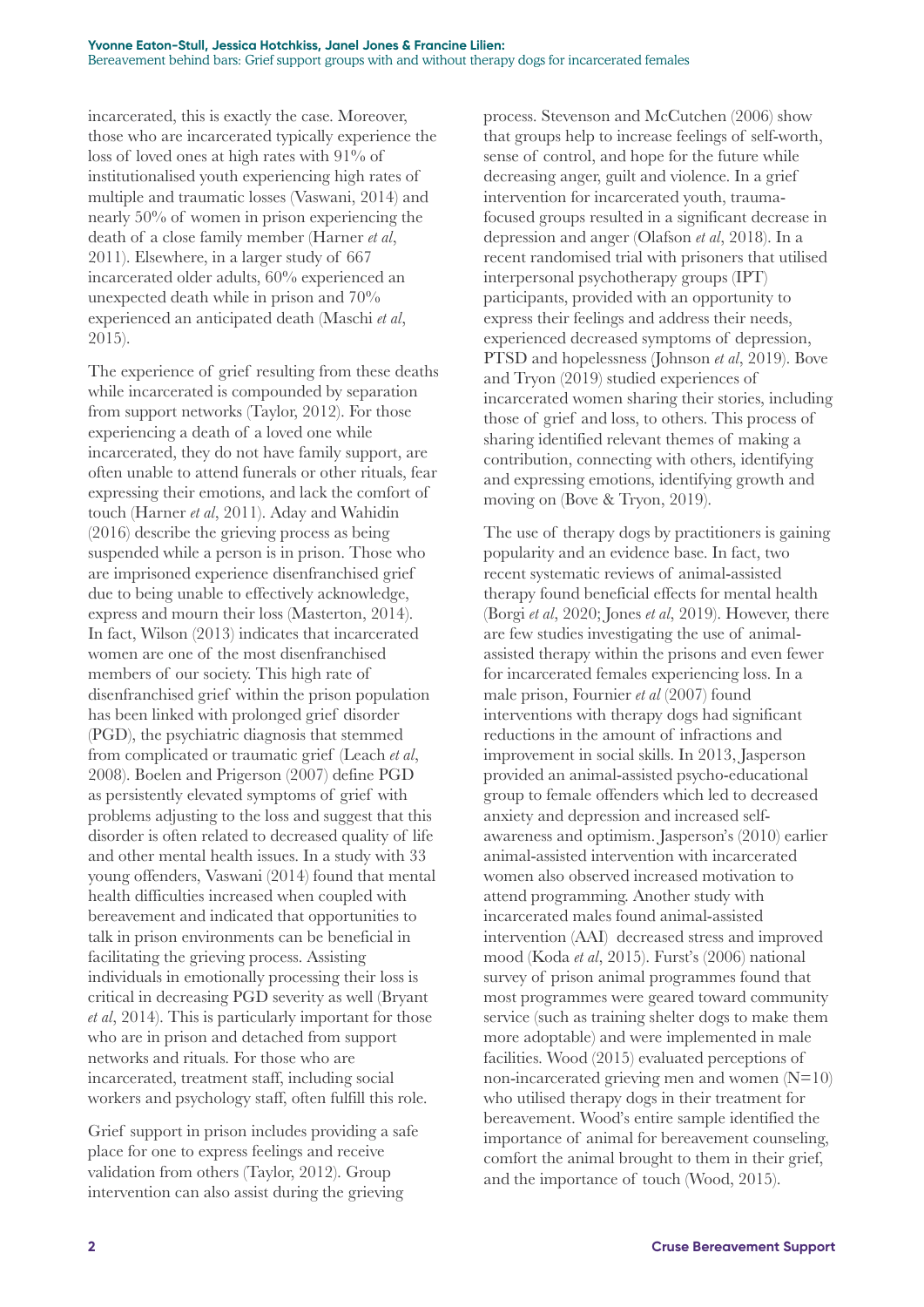In summary, the literature demonstrates that those who are incarcerated experience high rates of death and bereavement and lack the supports, rituals and comfort to process their grief which may exacerbate mental health issues. The importance of grief support, via groups, creates a supportive, validating environment with demonstrated benefits. The addition of therapy dogs into these groups has been shown to enhance motivation for treatment, offer mental health treatment benefits, and specifically provide physical comfort and touch not typically permitted in a prison environment.

## **Materials and methods**

Building on this body of work, this research study sought to expand the research base of the benefits of therapy dogs in assisting bereaved individuals who are incarcerated. This study (within the US) was a collaboration between a Pennsylvania state university and a Pennsylvania state prison to provide grief support groups with and without AA to incarcerated adult females who experienced a recent or unresolved loss. The purpose of this intervention was to assist participants in decreasing distress from loss.

This research intended to answer the following questions:

- Do female offenders who attend the support group experience a decrease in their bereavement symptoms?
- Do female offenders who attend the support groups experience a decrease in diagnostic symptoms of PGD?
- Will participants who attend the groups with therapy dogs (AA) have better results than the non-AA group?

## **Hypotheses**

- H1: Female offenders who attend the support group will experience a decrease in their bereavement symptoms.
- H2: Female offenders who attend the support group will experience a decrease in their symptoms of PGD.
- H3: Female offenders who attended the AA groups will experience better results than the non-AA groups.

## **Participants**

Following the State Department of Corrections and university institutional review board approved research protocols, participants were recruited by the state prison psychological services staff. Flyers were hung within the institution and also advertised on the institution television channel. Participation was entirely voluntary, and interested individuals simply contacted the prison's psychology department to be considered for the study. Flyers did reference the possibility of dogs within some groups. Exclusionary criteria included any offender with an incident of violence within the past six months, history of cruelty to animals, and fear of, or severe allergies to, dogs. Willing participants were screened by the prison psychological services specialist for eligibility. Allocation into the control and AA treatment group was randomly generated by computer programme.

A total of 48 women enrolled in the research intervention, but only 43 showed up to the first sessions to sign consent forms and begin the programme; ultimately, a total of 32 participants completed the group interventions. Drop-outs occurred for a variety of reasons, including work conflicts, inability to attend programming due to being on restricted housing or in the therapeutic community, parole, or feeling unready to address their loss. Eligible women were randomly assigned to the group interventions. The first two non-AA groups (control) did not include any therapy dogs. The last two AA groups (experimental) integrated therapy dogs into each session for comfort and support. AA groups were able to hold and pet the therapy dogs as they wished. A comparison of group composition is provided in Table 1.

| Table 1: Characteristics of two groups (n=32) |  |
|-----------------------------------------------|--|
|                                               |  |

| Variables                             | AA group<br>$(n=17)$ | Non-AA group<br>$(n=15)$ |
|---------------------------------------|----------------------|--------------------------|
| Mean                                  | 42.5                 | 41 Q                     |
| Conviction:<br>Violent<br>Non-violent | 71%<br>27.%          |                          |

## **Research design**

The structure for each group was based on Worden's (2008) tasks of grief: accepting the reality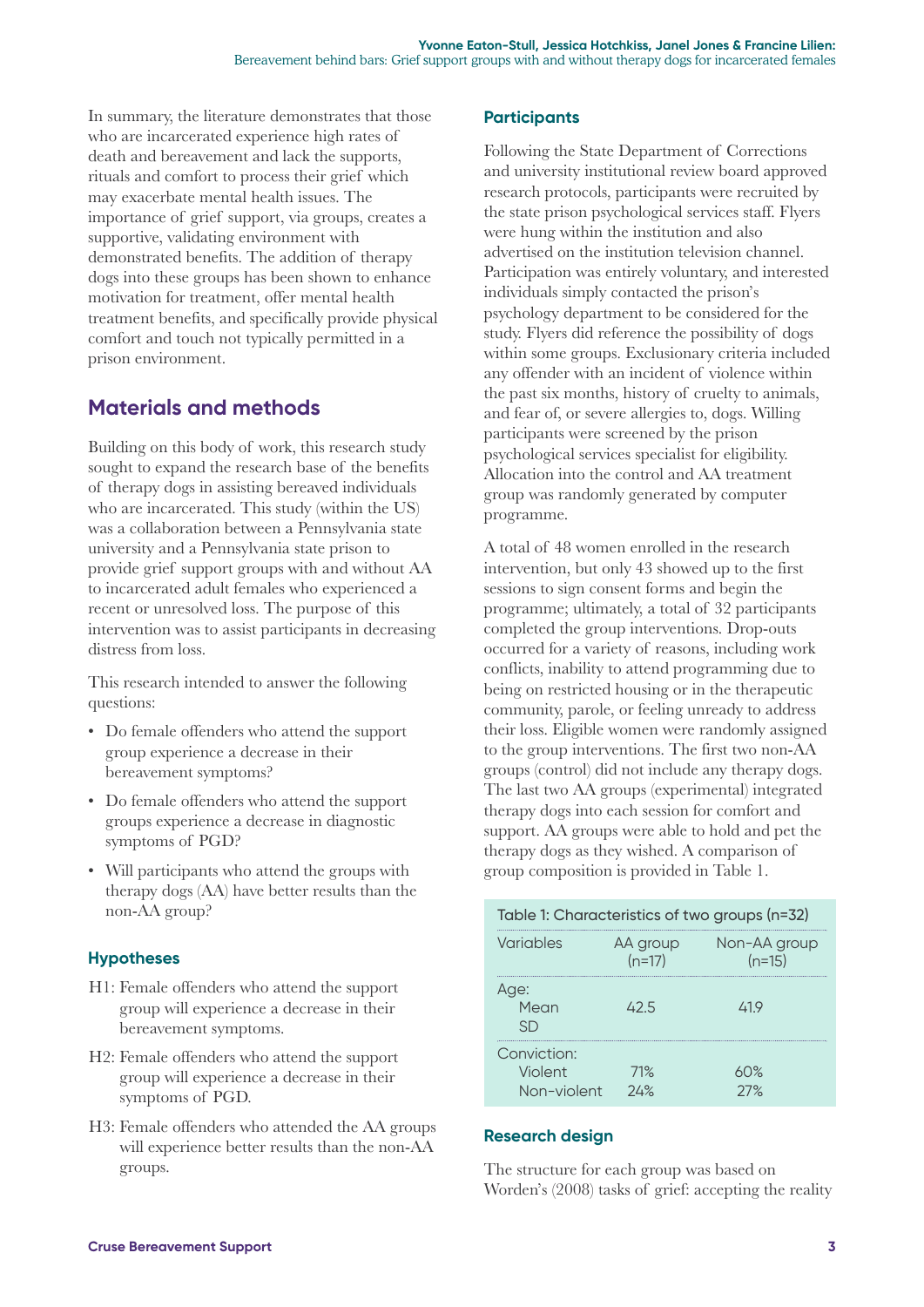of the loss, processing the pain, adjusting without their loved one, and finding a connection while moving forward. All groups followed the same protocol and were conducted in the same manner:

- Session 1: Introduction, consents, pre-test measures
- Session 2: Accepting the reality of loss (sharing facts)
- Session 3: Working through pain (sharing emotions experienced)
- Session 4: Adjusing (coping strategies)
- Session 5: Moving forward (memorialising)
- Session 6: Conclusion, post-test measures.

Every group session lasted for one hour and occurred on the same day and time for a total of six sessions. Sessions one and six involved obtaining assessment measures. During sessions 2–5, worksheets from Zamore and Leutenberg's (2008) *Grief Work: Healing from Loss*, were selected to assist in the session task and provided to help participants express themselves. Two therapy dogs were included and available in every session of the AA groups. Participants could hold the smaller therapy dogs or position themselves on the floor to interact with them. Petting, hugging and receiving 'kisses' from the therapy dogs could be initiated by participants throughout each group. The therapy dogs were certified through the Alliance of Therapy Dogs (www.therapydogs.com), and included a Cavalier King Charles spaniel, a labrador retriever/beagle mix and a shih tzu. These dogs were specifically selected as they all had prior experience working in prisons; additionally, two were certified crisis response dogs and very comfortable (not stressed) and adaptable to different environments.

## **Measurements**

An informational survey was gathered during the first session to obtain participant's history of incarceration, information on loss(es), and level of support they received from others to acknowledge and process their loss. Two formal assessment measures were also obtained, administered on the first and last sessions of the group. The first assessment, the core bereavement items (CORE) was used to evaluate symptoms of bereavement experienced (Burnett, 1997; Burnett *et al*, 1997). This 17-item questionnaire has questions to identify images and thoughts of their lost loved one, acute separation, and feelings of grief;

participants identify the degree to which they have certain experiences, from never to a lot of the time. The second assessment used for pre-and post-test measures, the prolonged grief disorder (PGD) tool was a 13-item measure obtaining details about the diagnostic criteria for PGD including separation distress, duration of distress, symptoms (cognitive, emotional and behavioral), and functional impairment (Prigerson & Maciejewski, n.d.). In addition to these two assessment measures, a 3 item reflective questionnaire was obtained during the final session to gather information about the level of comfort and support they felt from group (on a scale from extremely supportive, very supportive, somewhat supportive or not at all supportive) as well as what aspects of the group participants found most helpful. Data was analysed using Statistical Package for the Social Sciences. Both descriptive and inferential statistics were obtained.

## **Results**

## **Losses and support**

The relational losses experienced by the AA group participants were most frequently parent (29.4%), child  $(29.4\%)$ , partner  $(23.5\%)$ , or grandparent (23.5%). The largest relational losses in the non-AA group included ex-partners (33%), aunt/uncle  $(33\%)$ , partner  $(26.6\%)$ , parent  $(20\%)$  and child  $(20\%)$ .

Across both groups, more than one-third of participants reported a lack of support following their loss (35% of the participants in the AA groups and 33% of the participants in the non-AA group). For those that did receive support, family were the largest source (44.4% in the AA groups and 46.6% in the non-AA groups) followed by professionals  $(41.1\%$  in the AA groups and  $33.3\%$ in the non-AA groups).

## **Core bereavement items**

The core bereavement items questionnaire was administered on the first group session and again on the last. The paired-samples t-test is used to compare means of two scores from related samples (Cronk, 2017). Paired-samples t-tests were calculated to compare the mean pre-test scores to the mean post-test scores (Table 2). For the AA groups, the mean core bereavement score at pre-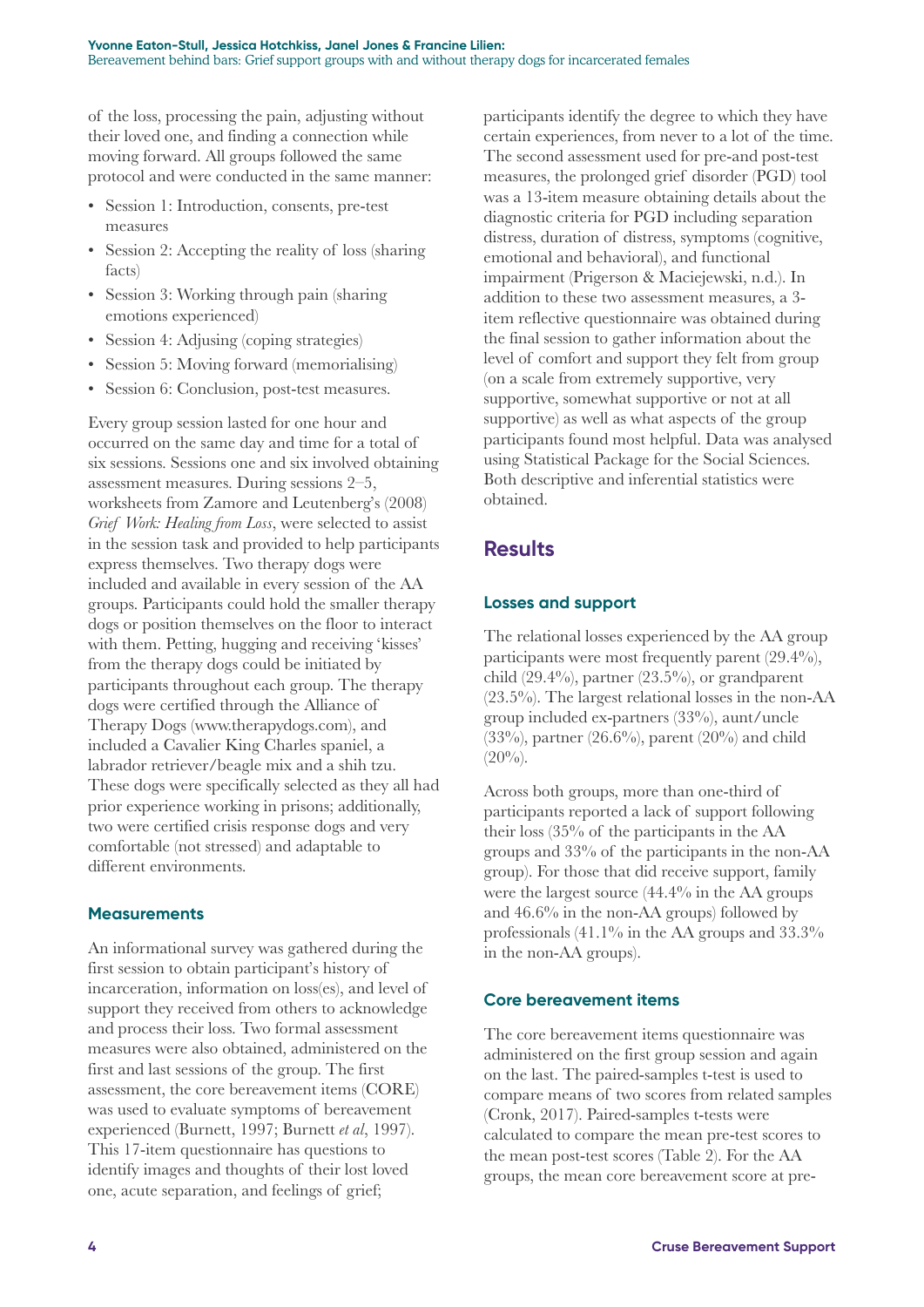| Group       | <b>Variables</b>       | M       | <b>SD</b> | t       | p       |
|-------------|------------------------|---------|-----------|---------|---------|
| AA          | Pre (total CBI score)  | 31.8235 | 8.65473   | 5.366   | $.000*$ |
|             | Post (total CBI score) | 20.4118 | 6.49094   |         |         |
|             | Pre (images)           | 13.3529 | 3.42675   | 5.621   | $.000*$ |
|             | Post (images)          | 8.7059  | 3.17736   |         |         |
|             | Pre (separation)       | 9.6471  | 2.62062   | 3.912   | .001*   |
|             | Post (separation)      | 6.6471  | 1.65609   |         |         |
|             | Pre (grief)            | 8.7647  | 3.07265   | 4.512   | $.000*$ |
|             | Post (grief)           | 5.0588  | 2.56102   |         |         |
| Non-AA      | Pre (total CBI score)  | 33.4667 | 12.25250  | 2.692   | $.018*$ |
|             | Post (total CBI score) | 28.3333 | 11.73923  |         |         |
|             | Pre (images)           | 13.6667 | 5.30049   | 2.483   | $.026*$ |
|             | Post (images)          | 11.4000 | 4.80773   |         |         |
|             | Pre (separation)       | 9.6000  | 4.25609   | 1.341   | .201    |
|             | Post (separation)      | 8.5333  | 3.35659   |         |         |
|             | Pre (grief)            | 10.2000 | 3.46822   | 2.806   | $.014*$ |
|             | Post (grief)           | 8.4000  |           | 4.23927 |         |
| $*_{p<.05}$ |                        |         |           |         |         |

Table 2: Paired samples t-test comparing differences in core bereavement in AA and non-AA groups

test was 31.8 (sd=8.65), and the mean core bereavement score at post-test was 20.4 (sd=6.5). For the non-AA groups, the mean core bereavement score at pre-test was 33.5 (sd=12.25), and the mean core bereavement score at post-test was  $28.3$  (sd=11.7). Significant decreases (p $\leq$ .05) in core bereavement was found in both the AA and non-AA groups. The AA groups also had significant  $(p<0.05)$  decreases in the other three measures: images and thoughts of their lost loved one, acute separation, and feelings of grief; whereas the non-AA groups only had significant (p<.05) decreases in two of these measures: images and thoughts of their lost loved one, and feelings of grief.

## **Prolonged grief disorder**

Prolonged grief disorder (PGD) measures were also administered on the first group session as well as the last. 23.5% of participants in the AA group met the diagnostic criteria for PGD at pre-test, but none met the criteria at post-test. 33.3% of participants in the non-AA group met the diagnostic criteria for PGD at pre-test, and 13.3% at post-test. Chart 1 demonstrates the differences in pre- and post-test measures between the treatment conditions.

#### **Reflection**

A three-item reflective questionnaire was given to participants to share feedback about the groups. The first question asked participants to indicate how helpful the group was in terms of providing comfort and support to them; choices were extremely beneficial, very beneficial, somewhat beneficial, and not at all beneficial. Question two was an open-ended question for them to describe

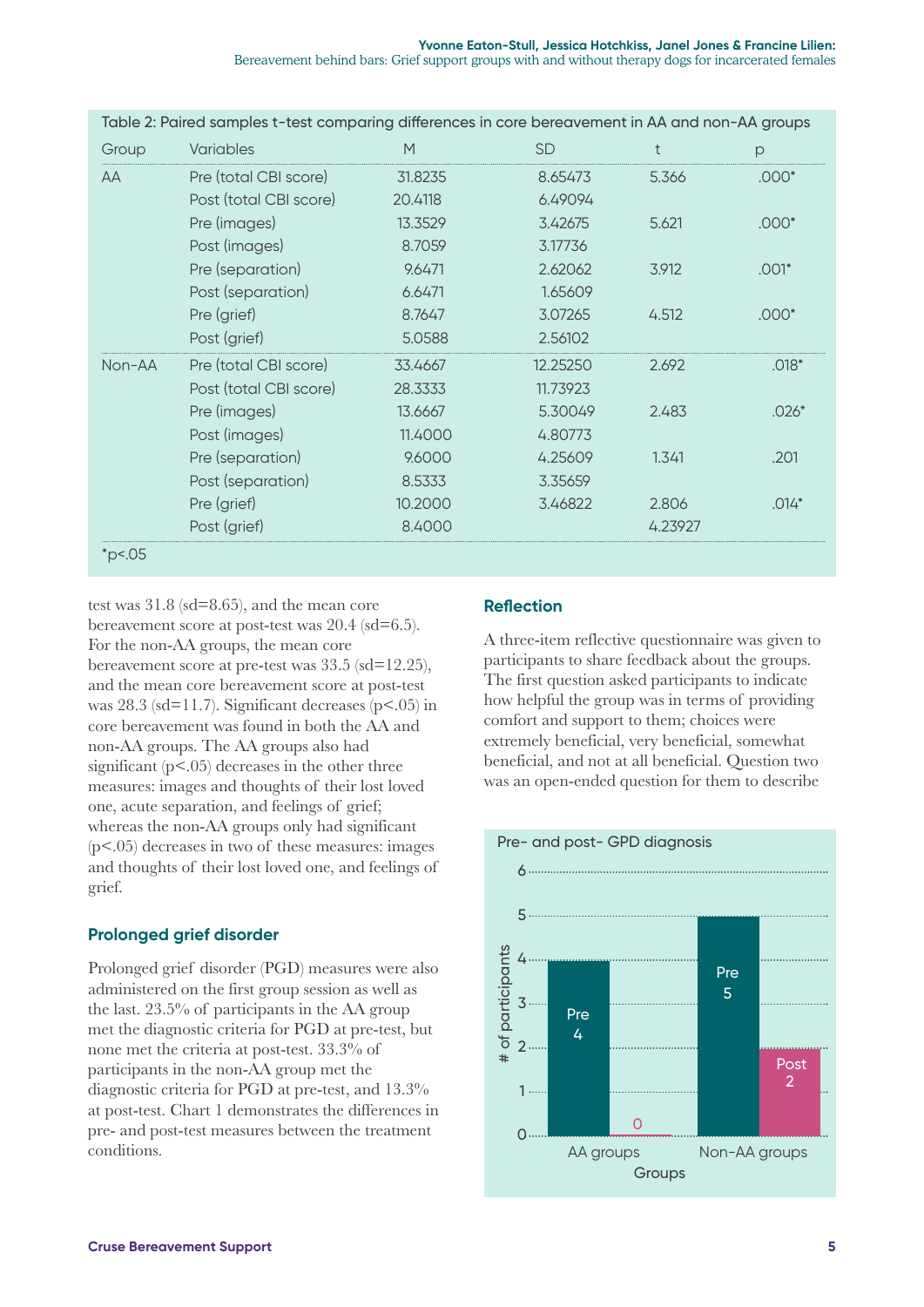the most beneficial part of the group, and question three was for additional comments.

The two AA groups viewed the groups as more beneficial overall, with 71% indicating the groups were extremely beneficial and 29% indicating very beneficial. The non-AA groups viewed the groups as less beneficial: 40% extremely, 47% very beneficial, and 13% somewhat beneficial. No participants in either the AA or the non-AA interventions viewed the groups as not at all beneficial.

Qualitative comments were categorised and coded to identify common themes as to what the participants found most beneficial in the groups. Four themes were present in the AA groups: the degree of social support and understanding from others who are also grieving (65%), comfort and support received from the therapy dogs  $(59\%)$ , ability to express and share their feelings/loss (47%), and the skills/knowledge gained from treatment itself (18%).

Three of the same themes of benefits emerged in the non-AA group: 67% commented on the ability to express and share their feelings/loss, 60% commented on the social support and understanding received from others who are also grieving, and 40% felt the skills/knowledge gained from the treatment itself were beneficial.

## **Discussion**

Results from this study provide support for AAbereavement care for incarcerated women. All three research hypotheses were supported:

- H1: Female offenders who attended the support group reported decreased bereavement symptoms.
- H2: Female offenders who attended the support group reported decreased symptoms of PGD.
- H3: Female offenders who attended the AA groups experienced better results than the non-AA groups in terms of core bereavement symptoms, PGD, and subjective view of the group's effectiveness. Qualitative data supported that of the quantitative data; that the AA group members responded more positively to the benefits of the group and its effectiveness.

The data showed that the integration of therapy dogs into this support group created a safe and comforting space for participants to share difficult emotions and stories. It is believed this innovative addition to group created a sense of caring that fostered expression of bereavement. Narrative comments talked extensively about the responsiveness of the therapy dogs; 'when I opened up and was in tears, Chevy came right over to me and comforted me in my grief', 'it's like they knew something was bothering us and came to comfort us', and 'I am going to miss the love of the dogs'. These qualitative comments demonstrate the support participants felt they received from the therapy dogs.

According to the relational theory, making connections with others is a primary motivator for women (Bove & Tryon, 2019). The qualitative results support the benefits of this group to make these connections with others who understand their grief. Group participants supported each other, often passing the smaller dogs to one another during difficult disclosures and emotions. Helping incarcerated women lessen their feelings of isolation by sharing their profound losses is essential to healthy processing of their experiences. Many participants in this study reported unresolved grief as a contributing factor to things such as drug use which may lead to further criminal behavior. Continuing, impaired functioning can also lead to challenges upon reintegration into society (Johnson *et al*, 2019). Further long-term measures, such as recidivism or post-parole follow up and assessment, would add valuable information to the long-term benefits of these interventions.

## **Challenges**

Conducting research in prisons requires a little more planning, paperwork, and approvals to address concerns around vulnerable populations. Safety issues were also a concern addressed by the university institutional review board. Steps taken to limit safety issues included the use of well-trained, experienced therapy dogs and handlers. Additionally, exclusionary criteria (no history of animal cruelty, fear of or severe allergies to dogs or violent acts within the past 6 months) were applied to lessen concerns of safety.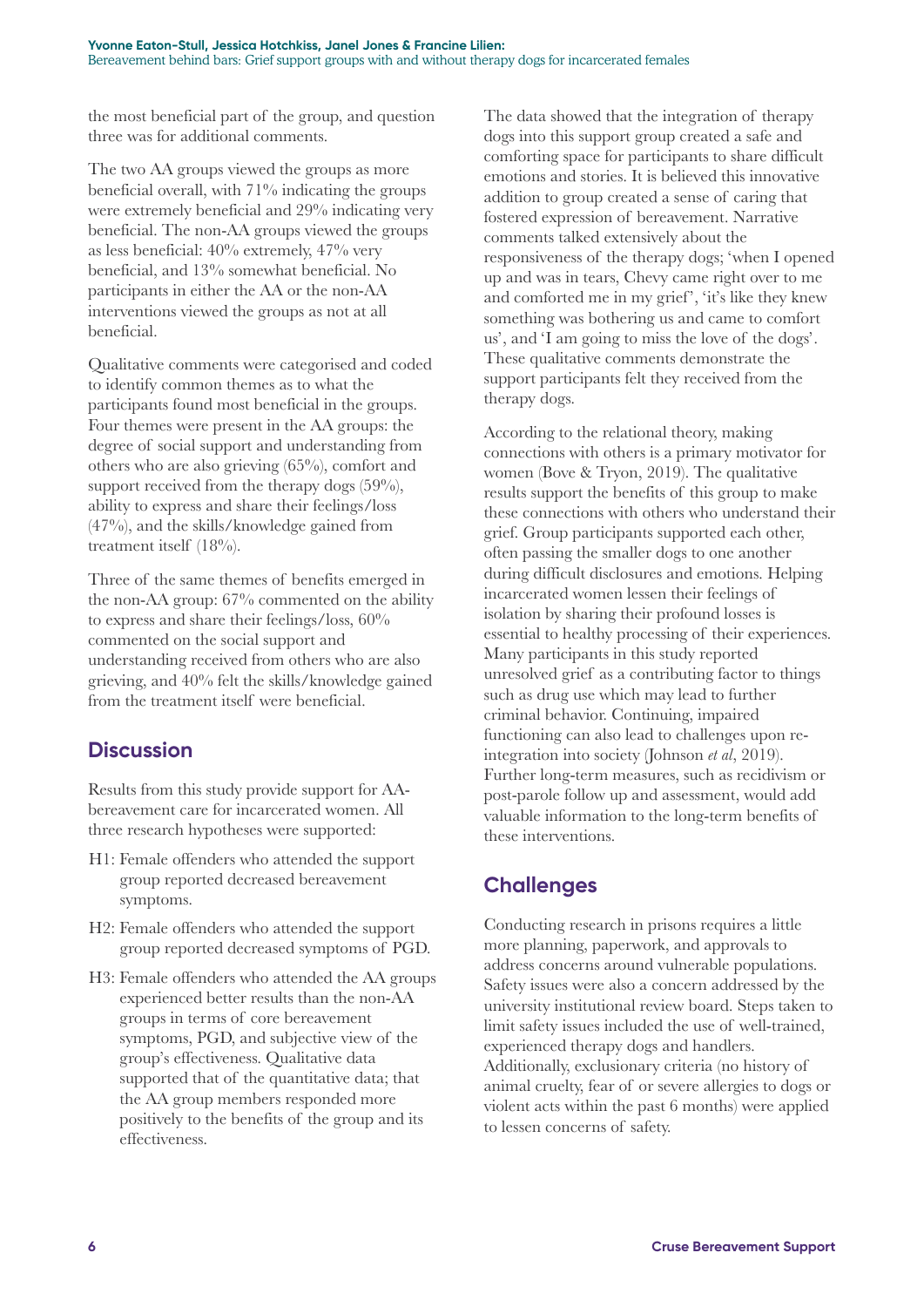The Department of Corrections appears very committed to permitting these research partnerships and collaborations to enhance services for those in their custody. There were some additional requirements imposed by the state prison, including their internal research review, security clearances, and security orientation. The weekly scans through the metal detectors and following prison protocol (such as sign-in process, ion scanning, and so on) required additional time. However, in the end, it was well worth it when you see the benefits of those from start to finish and hear the gratitude from participants for their ability to receive such an intervention.

## **Limitations and recommendations for future research**

Animal-assisted treatment offers great value to those who are incarcerated, so it is sad there is not more treatment of this kind available in correctional settings. Due to the lack of animal assisted therapy research in prisons, reasons for lack of implementation are unclear. Limited availability could be because of a lack of awareness by prisons on how to access therapy dog teams to assist, or a lack of support from prison officials or a misunderstanding/misinformation of what constitutes animal assisted therapy. Another limitation may be the difficulty obtaining willing volunteers to bring their dogs inside a place they are unfamiliar with. As always, resource limitations are often barriers in delivering services as is shortages of qualified professionals willing to work in a prison (Johnson *et al*, 2019), and this may be the case for therapy dog handlers. Developing strong partnerships with universities and/or therapy dog organisations could therefore potentially help to bridge the gap and overcome some of these challenges so that individuals can continue to benefit from AAI while also expanding the evidence-base.

Prison dog programmes (Furst, 2006) are increasing in the nation, so perhaps using dogs already inside the prisons could offer additional opportunities to bereaved individuals in prison. Alternatively, a peer support specialist with a dog could be made available on request to bring the dog to a fellow inmate for support when they get the news of a loss or to participate in a grief and loss group.

## **Conclusion**

Dealing with grief and loss is a reality we must all face in life, and regardless of one's criminal history, everyone, we argue, should have bereavement care to assist with coping. As indicated in this research, just offering a support group to share with others who have experienced similar loss is valuable. Evidence that this intervention decreases symptoms of bereavement, decreases the diagnosis of PGD, as well as promotes positive, subjective feelings of the benefits warrant further research and treatment of this kind. Including a therapy dog that can provide the physical comfort and support not typically permitted in a prison setting adds additional benefits for bereaved individuals. To conclude, from the insightful words of a participant, 'everything is better with dogs'.

## **References**

Aday R & Wahidin A (2016) Older prisoners' experiences of death, dying and grief behind bars. *The Howard Journal*, 55(3) 312–327. [https://doi.org/10.1111/hojo.12172.](https://doi.org/10.1111/hojo.12172)

Boelen PA & Prigerson HG (2007) The influence of symptoms of prolonged grief disorder, depression, and anxiety on quality of life among bereaved adults: A prospective study. *European Archives of Psychiatry & Clinical Neuroscience,* 257, 444–452. [https://doi.org/10.1007/s00406-](https://doi.org/10.1007/s00406-007-0744-0) 007-0744-0.

Borgi, M, Collacchi B, Giuliani A & Cirulli F (2020) Dog visiting programs for managing depressive symptoms in older adults: A meta-analysis. *Gerontologist*, 60(1) e66–e75. <https://doi-org.proxy-sru.klnpa.org/10.1093.geront/gny149>

Bove A & Tryon R (2019) The power of storytelling: The experiences of incarcerated women sharing their stories. *International Journal of Offender Treatment and Comparative Criminology*, 62(15) 4814–4833. <https://doi.org/10.1177/0306624x18785100>

Bryant RA, Kenny L, Joscelyn A, Rawson N, Maccallum F, Cahill C, Hopwood S, Aderka I & Nickerson A (2014) Treating PGD: A randomized clinical trial. *JAMA Psychiatry*, 71(12) 1332–1339. <https://doi.org/10.1001/jamapsychiatry.2014.1600>

Burnett PC (1997) *Core bereavement items*. Available at: <https://eprints.qut.edu.au/26824/1/c26824.pdf> (accessed 12 November 2021).

Burnett PC, Middleton W, Raphael B & Marinek N (1997) Measuring core bereavement phenomena. *Psychological Medicine*, 27, 49–57.

Cronk B (2017) *How to use SPSS: A step-by-step guide to analysis and interpretation.* Routledge.